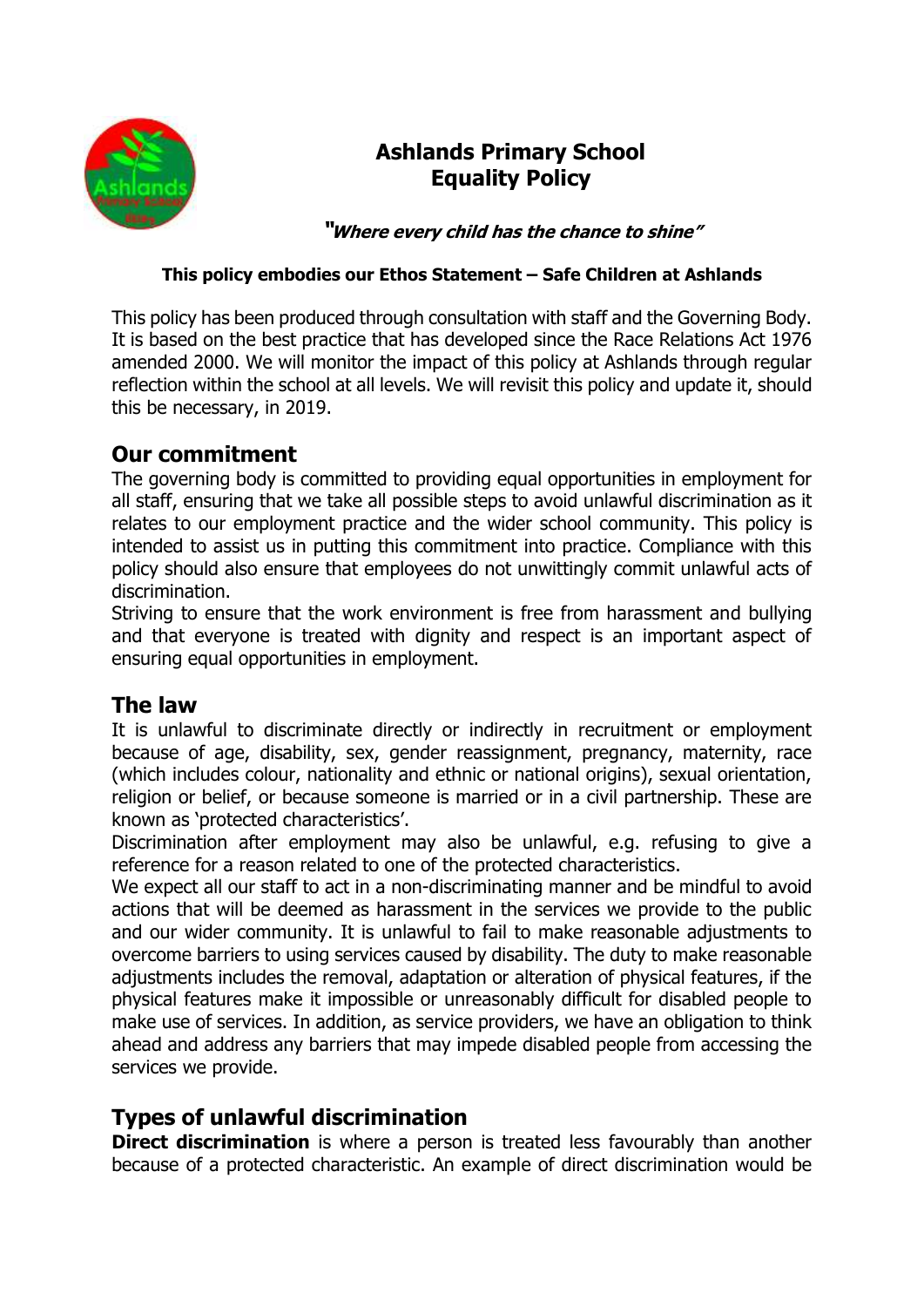refusing to employ a woman because she is pregnant. In limited circumstances, employers can directly discriminate against an individual for a reason related to any of the protected characteristics where there is an occupational requirement. The occupational requirement must be crucial to the post and a proportionate means of achieving a legitimate aim.

**Indirect discrimination** is where a provision, criterion or practice is applied that is discriminatory in relation to individuals who have a relevant protected characteristic (although it does not explicitly include pregnancy and maternity, which is covered by indirect sex discrimination) such that it would be to the detriment of people who share that protected characteristic compared with people who do not, and it cannot be shown to be a proportionate means of achieving a legitimate aim.

**Harassment** is where there is unwanted conduct related to one of the protected characteristics (other than marriage and civil partnership, and pregnancy and maternity) that has the purpose or effect of violating a person's dignity; or creating an intimidating, hostile, degrading, humiliating or offensive environment. It does not matter whether or not this effect was intended by the person responsible for the conduct.

**Associative discrimination** is where an individual is directly discriminated against or harassed for association with another individual who has a protected characteristic (although it does not cover harassment because of marriage and civil partnership, and - according to guidance from the Government and ACAS - pregnancy and maternity).

**Perceptive discrimination** is where an individual is directly discriminated against or harassed based on a perception that they have a particular protected characteristic when they do not, in fact, have that protected characteristic (other than marriage and civil partnership, and pregnancy and maternity).

**Third-party harassment** occurs where an employee is harassed and the harassment is related to a protected characteristic (other than marriage and civil partnership, and pregnancy and maternity), by third parties such as clients or customers. For an employer to be liable:

- the harassment must have occurred on at least two previous occasions (although not necessarily by the same harasser or suffering the same type of harassment);
- it must be aware that the previous harassment has taken place; and
- it must have failed to take reasonable steps to prevent harassment from happening again.

**Victimisation** occurs where an employee is subjected to a detriment, such as being denied a training opportunity or a promotion because they made or supported a complaint or raised a grievance under The Equality Act 2010, or because they are suspected of doing so. However, an employee is not protected from victimisation if they acted maliciously or made or supported an untrue complaint. There is no longer a need for a complainant to compare their treatment with someone who has not made or supported a complaint under The Equality Act 2010. For example, if a blind employee raises a grievance that the employer is not complying with its duty to make reasonable adjustments and is then systematically excluded from all meetings, such behaviour could amount to victimisation.

**Failure to make reasonable adjustments** is where a physical feature or a provision, criterion or practice puts a disabled person at a substantial disadvantage compared with someone who does not have that protected characteristic and the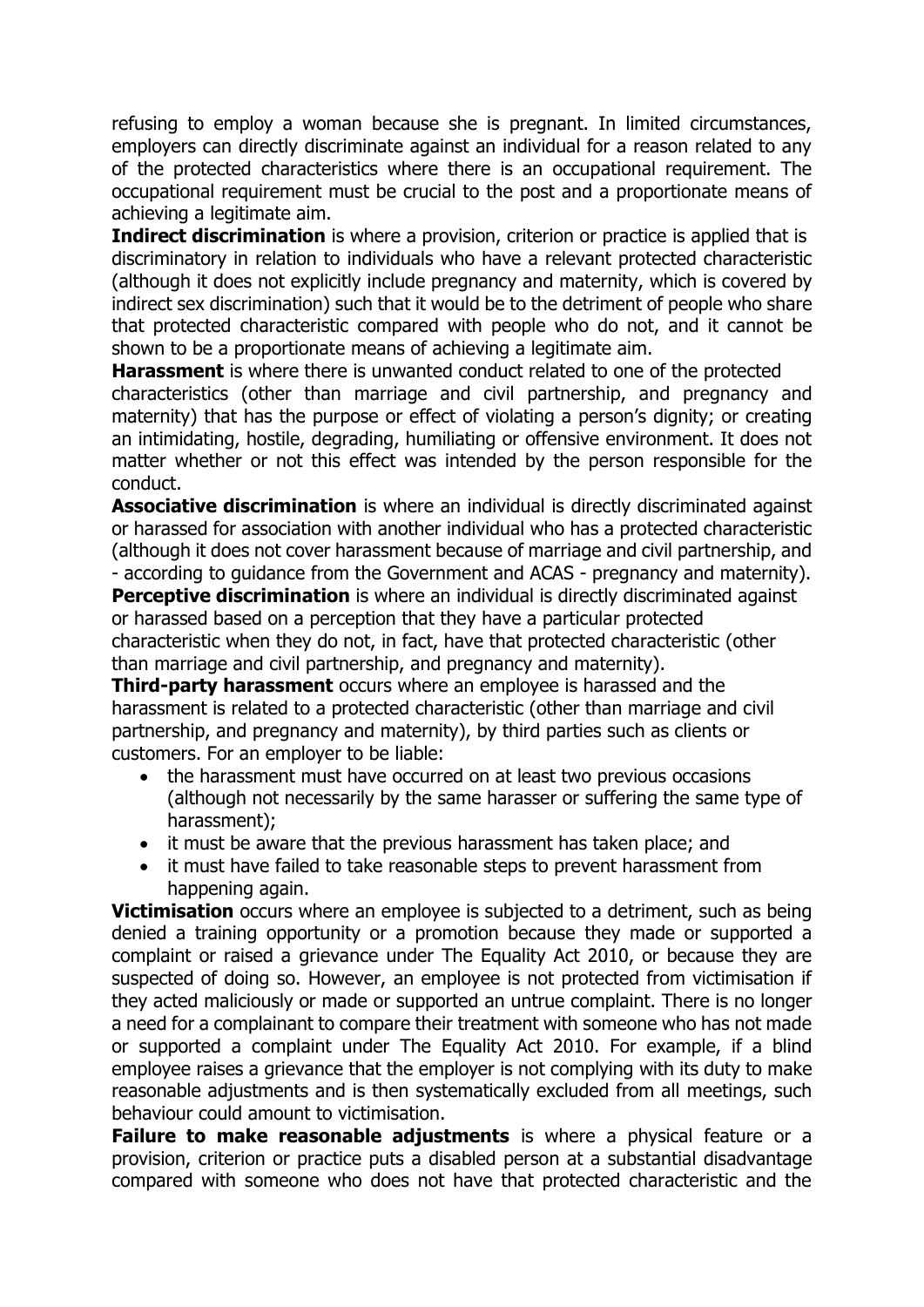employer has failed to make reasonable adjustments to enable the disabled person to overcome the disadvantage.

#### **Equal opportunities in employment**

The governing body will avoid unlawful discrimination in all aspects of employment including recruitment, promotion, opportunities for training, pay and benefits, discipline and selection for redundancy.

Person and job specifications will be limited to those requirements that are necessary for the effective performance of the job. Candidates for employment or promotion will be assessed objectively against the requirements for the job, taking account of any reasonable adjustments that may be required for candidates with a disability. Disability and personal or home commitments will not form the basis of employment decisions except where necessary.

The governing body will consider any possible indirect discriminatory effect of its standard working practices, including the number of hours to be worked, the times at which these are to be worked and the place at which work is to be done, when considering requests for variations to these standard working practices and will refuse such requests only if the governing body considers it has good reasons, unrelated to any protected characteristic, for doing so. The governing body will comply with its obligations in relation to statutory requests for contract variations and will also make reasonable adjustments to its standard working practices to overcome barriers caused by disability.

The school will monitor the ethnic, gender and age composition of the existing workforce and of applicants for jobs (including promotion), and the number of people with disabilities within these groups, and will consider and take any appropriate action to address any problems that may be identified as a result of the monitoring process.

#### **Dignity at work**

The governing body has adopted a separate policy that covers issues of bullying and harassment on any ground and how complaints of this type will be dealt with.

#### **Customers, suppliers and other people not employed by the school**

The school will not discriminate unlawfully against customers using, or seeking to use, goods, facilities or services provided by the school.

Employees should report any bullying or harassment which they experience from the wider community (parents, suppliers, visitors or others) to their manager who will take appropriate action.

## **Training**

The governing body will ensure that appropriate training is provided on equal opportunities to managers and others likely to be involved in recruitment or other decision making where equal opportunities issues are likely to arise.

The governing body will also provide training to all existing and new employees and others engaged to work at the school to help them understand their rights and responsibilities under the Dignity at Work Policy and what they can do to help create a working environment free of bullying and harassment. The governing body will ensure that additional training is provided for managers to enable them to deal more effectively with complaints of bullying and harassment.